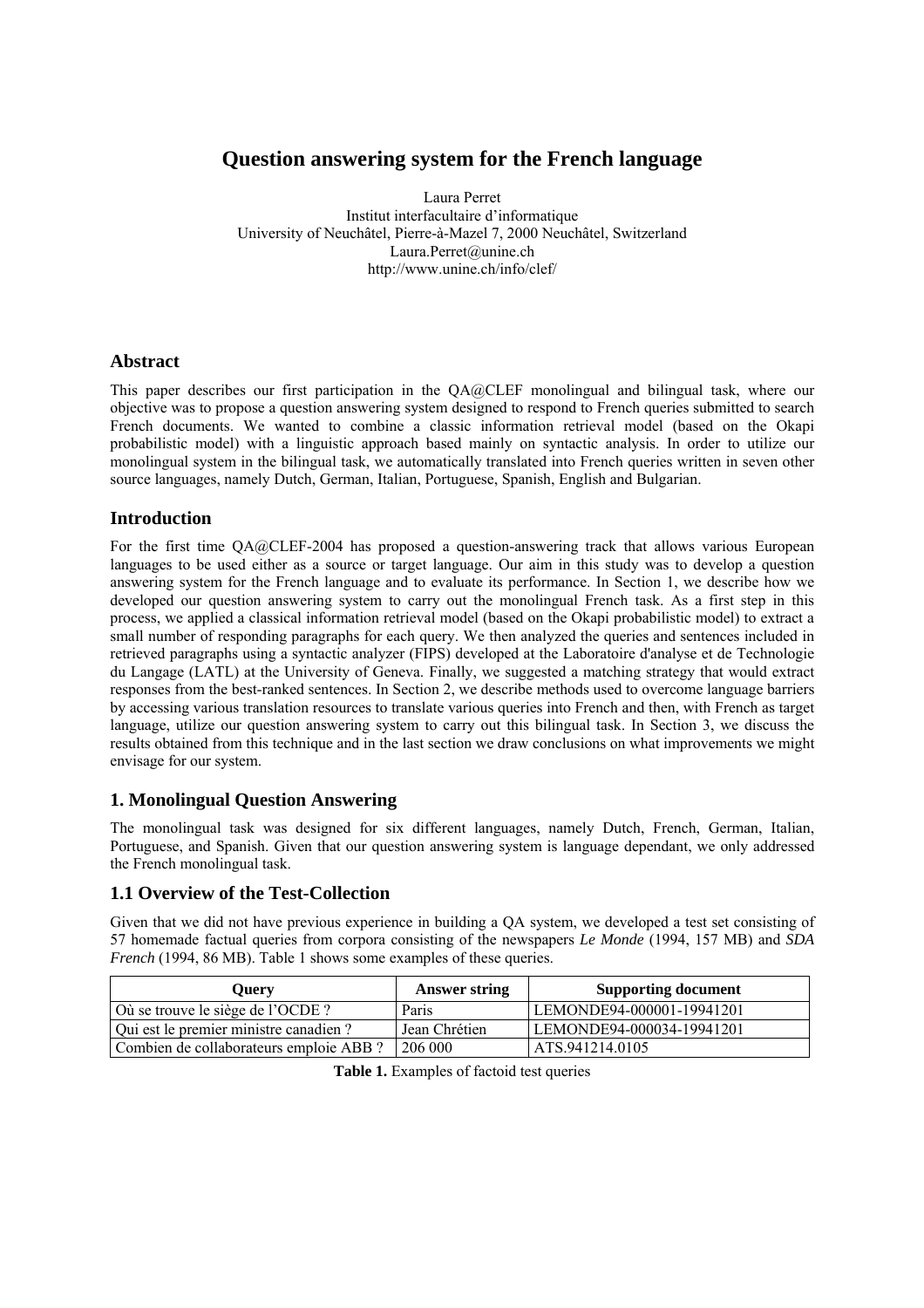# **1.2 Information Retrieval Scheme**

Firstly, we split the test collection into paragraphs using the <TEXT> tag as delimiter for *Le Monde* documents and the <TX> tag as delimiter for the *SDA French* documents.

For each paragraph, we then removed the most frequent words, using the French stopword list available at www.unine.ch/info/clef/. From this stopword list we removed numeral adjectives such as « premier » (first), « dix-huit » (eighteen), « soixante » (sixty), assuming that answers to factoid questions may contain numerical data. The final stopword list contained 421 entries.

After removing high frequency words, we also used an indexing procedure as a stemming algorithm (also available at www.unine.ch/info/clef/ [1]). We assumed that looking for exact answers requires a lighter stemmer, one that would not affect the part-of-speech categorization for terms. Our stemmer thus only removed inflectional suffixes so that singular and plural, and also feminine and masculine forms, would conflate to the same root. Table 2 describes our stemming algorithm.

| if word length greater than 5                                                                |                              |
|----------------------------------------------------------------------------------------------|------------------------------|
| if word ends with « $aux \rightarrow$ then replace « $aux \rightarrow by \ll al \rightarrow$ | $chevaux \geq cheval$        |
| else                                                                                         |                              |
| if word ends with 's' then remove 's'                                                        | $\Rightarrow$ chat<br>chats  |
| if word ends with 'r' then remove 'r'                                                        | chanter $\rightarrow$ chante |
| if word ends with 'e' then remove 'e'                                                        | $chatte$ $\rightarrow$ chatt |
| if word ends with 'é' then remove 'é'                                                        | chanté $\rightarrow$ chant   |
| if word ends with a double letter then remove the last letter                                | chatt<br>$\Rightarrow$ chat  |

**Table 2.** Stemming algorithm

For our indexing and search system, we used a classical SMART information retrieval system [4] to retrieve the ten best paragraphs for each query from the underlying collection. In our experiment, we chose the Okapi probabilistic model (BM25), setting our constants to the following values:  $b=0.8$ ,  $k<sub>1</sub>=2$  and  $avdl=400$ .

# **1.3 French Syntactic Analysis**

In a second step, we used the French Interactive Parsing System (FIPS), a robust French syntactic analyzer developed at the LATL in Geneva [5], [6], [7]. This tool is based on the Chomsky's Theory of Principles and Parameters [8] and the Government and Binding model [9], [10]. It takes a text as input, splits it into sentences, and then for each sentence computes a syntactic structure.

We took advantage of this tool to analyze the queries as well as the paragraphs retrieved by our classical IR system. Table 3 shows the analysis obtained for the Query #1 « Quel est le directeur général de FIAT ? » (Who is the managing director of FIAT?)

| <b>Term</b>                                                                                                                          | <b>POS</b>             | Concept<br>number | <b>Named entities</b> | Lexeme<br>number | Lemma         |  |
|--------------------------------------------------------------------------------------------------------------------------------------|------------------------|-------------------|-----------------------|------------------|---------------|--|
| quel                                                                                                                                 | <b>PRO-INT-SIN-MAS</b> | 211049516         |                       | $\theta$         | quel          |  |
|                                                                                                                                      |                        | 211000095         |                       |                  |               |  |
|                                                                                                                                      | <b>VER-IND-PRE-SIN</b> | 211021507         |                       | 4                | être          |  |
| est                                                                                                                                  |                        | 211048855         |                       |                  |               |  |
|                                                                                                                                      |                        | 211049530         |                       |                  |               |  |
| le                                                                                                                                   | <b>DET-SIN-MAS</b>     | 211045001         |                       | 8                | <sub>le</sub> |  |
| directeur                                                                                                                            | NOM-SIN-MAS            | 211014688         | $\{0, 13, 24\}$       | 11               | directeur     |  |
| général                                                                                                                              | ADJ-SIN-MAS            | 211014010         |                       | 21               | général       |  |
| de                                                                                                                                   | <b>PRE</b>             | 211047305         |                       | 29               | de            |  |
| <b>FIAT</b>                                                                                                                          | NOM-SIN-ING            | 0                 | ${16}$                | 32               | <b>FIAT</b>   |  |
| റ                                                                                                                                    | PONC-interrogation     | 0                 |                       | 37               | ?             |  |
| [CP[DP quel ]i <sup>[C</sup> [TP[DP ei ] <sup>[T</sup> est [VP [DP le [NP directeur [AP[DP ej ][A général [PP de [DP FIAT ]]]]]]]]]] |                        |                   |                       |                  |               |  |
| 21                                                                                                                                   |                        |                   |                       |                  |               |  |

**Table 3.** Example of FIPS analysis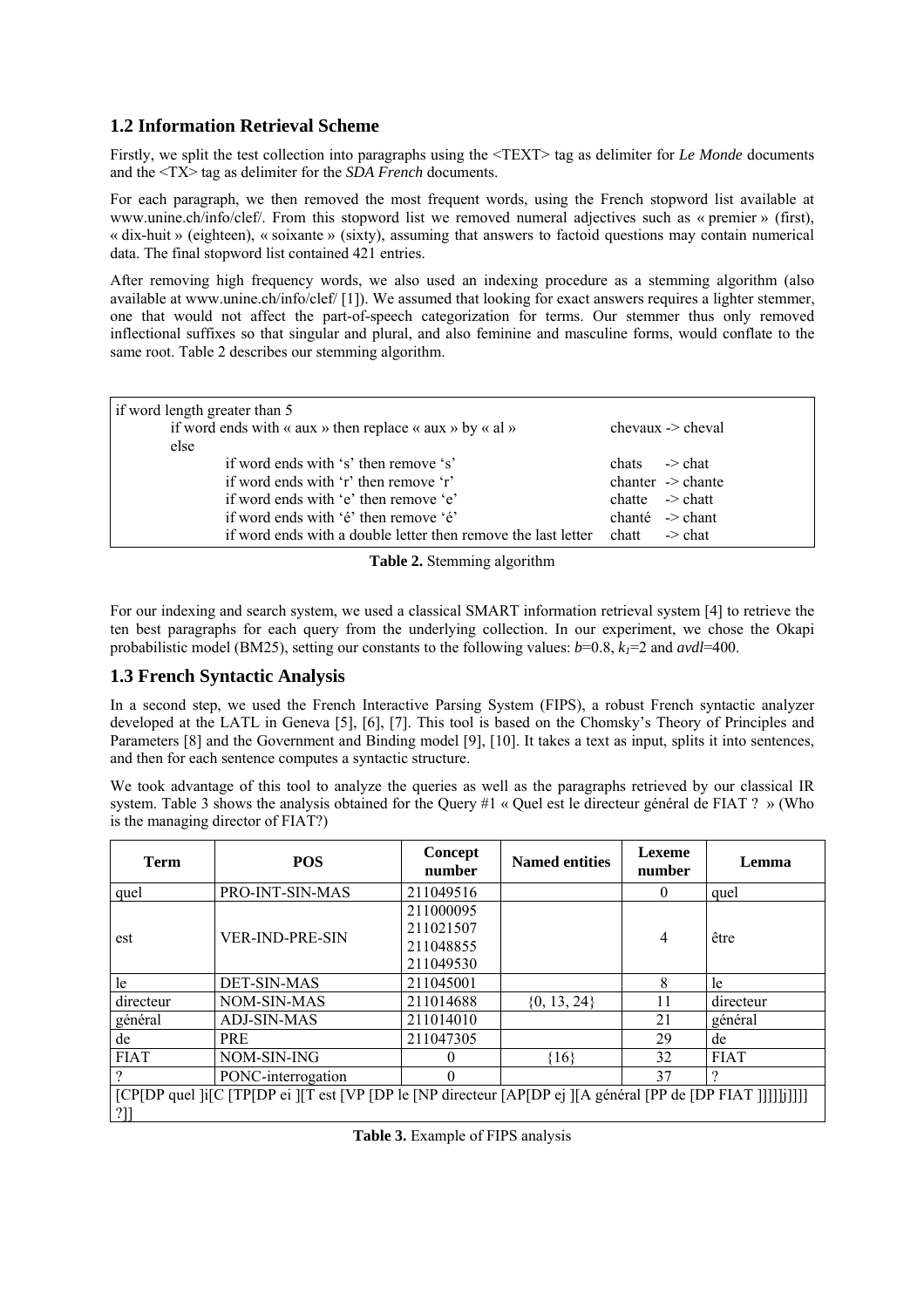The last row in Table 3 showes a syntactic analysis of the complete sentence while the other rows show items of information on each word in the sentence. For each word, the first column contains the original term, the second column the part-of-speech and the third the concept number. The forth column lists the named entities, the fifth the lexeme number while the last column shows the lemma used as the dictionary entry.

The original tool was adapted in order to provide two sorts of named entities recognition: numeral named entities (Table 4) and noun named entities (Table 5).

| <b>Named entity</b> | <b>Example</b>        |
|---------------------|-----------------------|
| numeral             | (first)<br>premier    |
| percent             | 23%                   |
| ordinal             | 1 <sup>er</sup>       |
| special number      | 751.04.09             |
| cardinal            | 1291                  |
| digit               | 12, douze<br>(twelve) |

**Table 4.** All numeral named entities recognized by FIPS

| Named entity    |         | <b>Example</b> | <b>Named entity</b> | <b>Example</b> |             |
|-----------------|---------|----------------|---------------------|----------------|-------------|
| human           | homme   | (man)          | action              | grève          | (strike)    |
| animate         | chat    | (cat)          | collective          | équipe         | (team)      |
| quantity        | kilo    | (kilo)         | country             | Switzerland    |             |
| time            | heure   | (hour)         | town                | Paris          |             |
| day             | lundi   | (Monday)       | river               | Gange          |             |
| month           | mai     | (Mai)          | mountain            | Everest        |             |
| weight          | gramme  | (gram)         | people              | John           |             |
| length          | mètre   | (meter)        | proper name         | Yangze         |             |
| location        | bureau  | (office)       | corporation         | <b>IBM</b>     |             |
| abstraction     | liberté | (freedom)      | title               | Monsieur       | (Mister)    |
| physical object | livre   | (book)         | function            | président      | (president) |

Table 5. All noun named entities recognized by FIPS

From a collection of all available information from FIPS, we built a tree structure to represent the syntactic analysis of each query and sentence that would then be used for the rest of the process.

# **1.4 Matching Strategy**

Once we had the queries and the best responding paragraphs analyzed by FIPS, we developed a matching scheme, one that allowed our system to find the best answer snippet.

### **Query Analysis**

We analyzed the queries in order to determine their relevant terms, targets and expected answer types. To facilitate the retrieval of a response, we selected the relevant terms from a query. A term was considered relevant if its *idf* was greater than 3.5 ( $i df = \ln(n / d f)$ , where *n* denotes the number of documents in the collection and *df* the number of documents that contain the term). This threshold was chosen empirically according to our collection size (730,098 paragraphs) and corresponds to a *df* of about 20,000.

We then looked within the query for an interrogative word. As our syntactic analyzer was able to supply the lemma for any known term (last column of Table 3), our interrogative words set was reduced to the following list {quel, qui, que, quoi, où, quand, combien, pourquoi, comment}. Most queries contain an interrogative word from this list except queries such as « Donnez le nom d'un liquide inodore et insipide. » (Name an odourless and tasteless liquid.).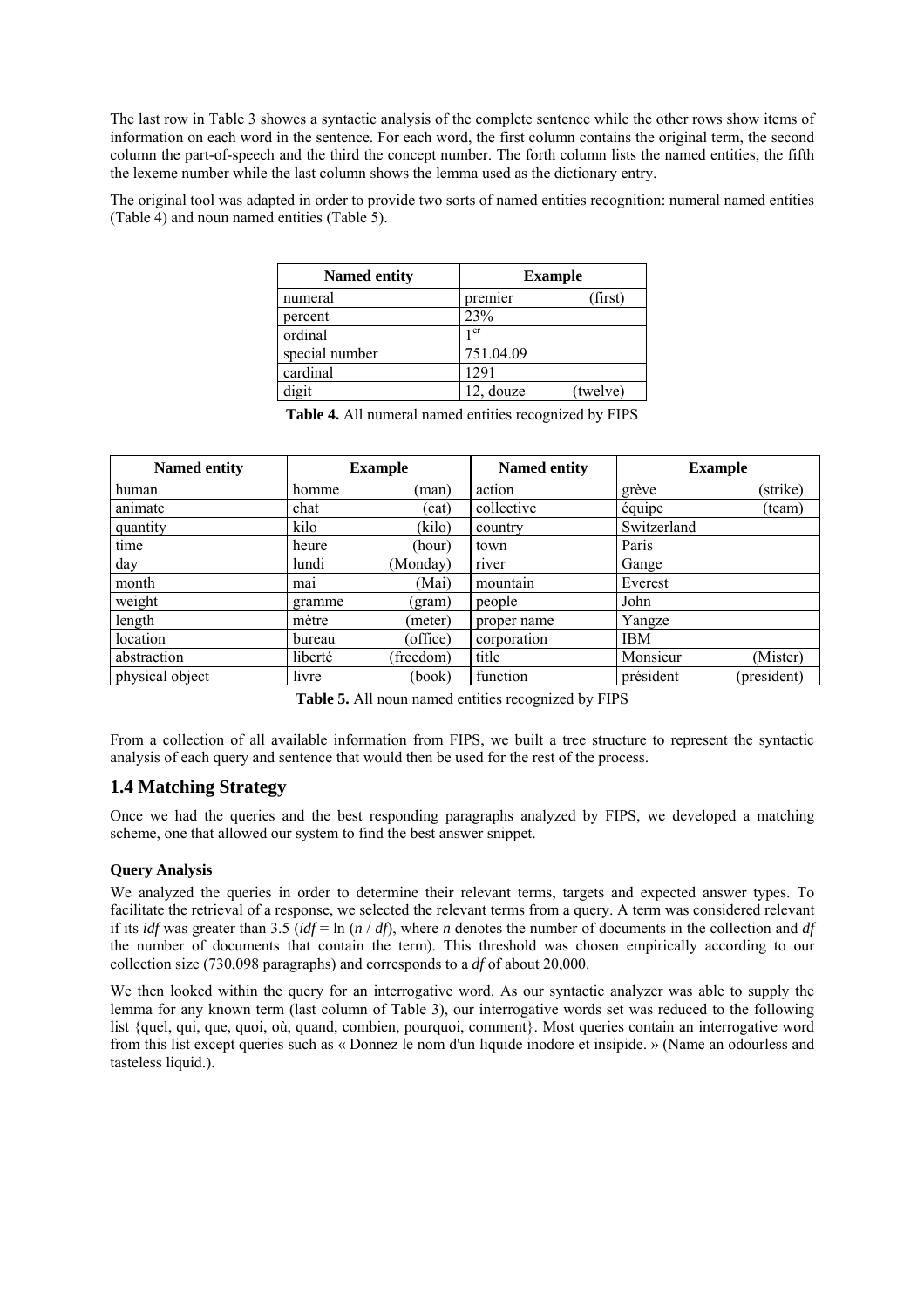We defined the query target by choosing the first term after the interrogative word, whose part-of-speech tag was labelled by FIPS as NOM-\* (noun). If the query did not contain an interrogative word, the target was searched from the beginning of the query. Some particular words were however excluded from the allowed targets since they did not represent relevant information. The list of excluded targets was:

*nombre, quantité, grandeur, dimension, date, jour, mois, année, an, époque, période, nom, surnom, titre, lieu* 

As illustrated in Table 6, using the query interrogative word and target, we categorized queries under six classes.

| <b>Class</b> | <b>Interrogative words</b>                                   | <b>Specific target</b>                                                                                                                       | <b>Example</b>                                                                             |
|--------------|--------------------------------------------------------------|----------------------------------------------------------------------------------------------------------------------------------------------|--------------------------------------------------------------------------------------------|
| Class 1      | quel, quoi, comment,<br>pourquoi, que,<br>qu'est-ce que      |                                                                                                                                              | Comment appelle-t-on<br>l'intérieur d'un bâteau?<br>Qu'a inventé le baron Marcel<br>Bich ? |
| Class 2      | où                                                           |                                                                                                                                              | Où se trouve le siège de<br>l'OCDE?                                                        |
| Class 3      | combien<br>$quel + numeral target$<br>none + numeral target  | numeral target:<br>pourcentage, nombre, quantité,<br>distance, poids, longueur,<br>hauteur, largeur, âge, grandeur,<br>dimension, superficie | Combien de membres compte<br>l'OCDE?<br>A quel âge est mort Massimo<br>Troisi?             |
| Class 4      | quand,<br>$quel + time target$<br>$none + time target$       | time target<br>date, jour, mois, année, an,<br>époque, période                                                                               | Quand est né Albert Einstein?<br>En quelle année est né Alberto<br>Giacometti?             |
| Class 5      | qui,<br>$quel + function target$<br>$none + function target$ | function target<br>président, directeur, ministre,<br>juge, sénateur,<br>acteur, chanteur, artiste,<br>présentateur, réalisateur             | Qui est Jacques Chirac?<br>Quel est le président du parti<br>socialiste suisse?            |
| Class 6      |                                                              |                                                                                                                                              | Donnez le nom d'un liquide<br>inodore et insipide.                                         |

Table **6.** Query classes

Once we classified the queries into their corresponding classes, we identified the expected answer type for each class. Their order has no influence on the system. Table 7 shows the details of these classes.

| Class   | <b>Expected answer type</b>                                                   |
|---------|-------------------------------------------------------------------------------|
| Class 1 | all noun named entities                                                       |
| Class 2 | location, country, town, river, mountain, proper name                         |
| Class 3 | quantity, weight, length and all numeral named entities                       |
| Class 4 | time, day, month, numeral, ordinal, special number, cardinal, digit           |
| Class 5 | human, animate, collective, people, corporation, title, function, proper name |
| Class 6 | all noun named entities                                                       |

**Table 7.** Expected answer type per query class

#### **Sentences Ranking**

Given that the analyzer split the paragraphs into sentences, we ranked the sentences according to the score computed by the Formula 1 where *sentenceRelevant* is the number of relevant query terms in the sentence, *sentenceLen* is the number of terms in the sentence and *queryRelevant* is the number of relevant terms in the query (without stopwords):

```
score = sentenceRelevant * sentenceLen / (sentenceLen – queryRelevant) (1)
```
We then chose the ten sentences having the highest score. Table 8 shows the four best selected sentences for Query #19 « Où se trouve la mosquée Al Aqsa ? » (Where is the Al Aqsa Mosque?).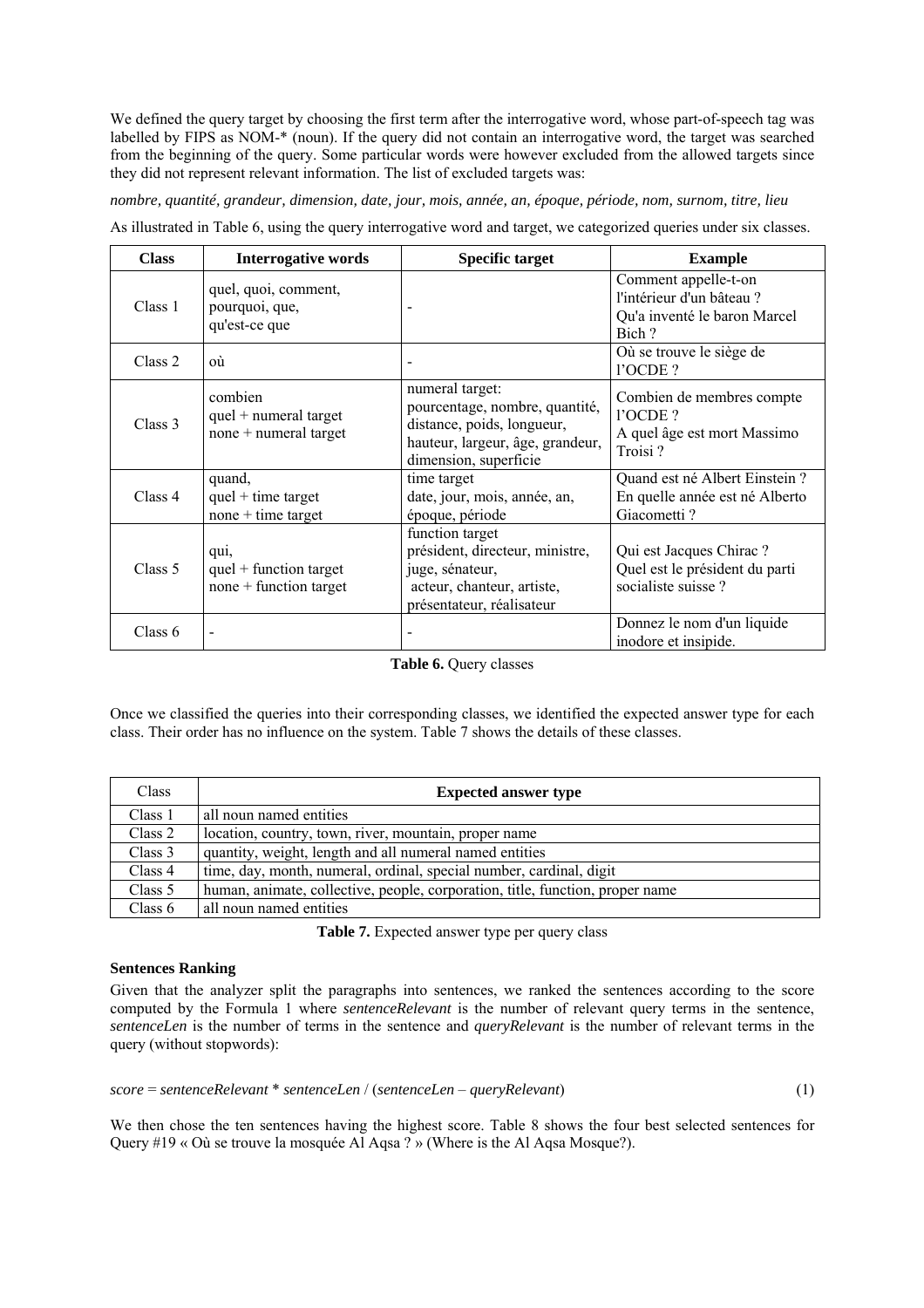| Rank | <b>Score</b> | <b>Document and sentence</b>                                                                |
|------|--------------|---------------------------------------------------------------------------------------------|
|      | 2.148        | [ATS.950417.0033] : la police interdit aux juifs de prier sur l'esplanade où se trouve la   |
|      |              | mosquée al-Aqsa, troisième lieu saint de l'islam après la Mecque et Médine.                 |
|      |              | [ATS.940304.0093] : la police a expliqué qu'elle bouclait le site le plus sacré du judaïsme |
|      | 2.102        | jusqu' à la fin de la prière du vendredi à la mosquée Al -- Aqsa, laquelle se trouve sur l' |
|      |              | Esplanade du Temple qui domine le Mur des Lamentations.                                     |
|      | 1.4          | [ATS.940405.0112] : la mosquée al Aqsa rouverte aux touristes.                              |
| 4    | 1 1 1 7      | [ATS.940606.0081] : cette phrase laisse ouverte la possibilité pour M. Arafat d'aller prier |
|      |              | à la mosquée al-Aqsa à Jérusalem.                                                           |

**Table 8.** Best sentences selected for Query #19

#### **Snippets Extraction**

For each selected sentence, we searched the identified query target. If the target was never found, we selected the first sentence for the rest of the process. We then listed the terms of the expected answer types in a window containing the 4 terms before and after the target term. *Confidence* in this sentence was computed according to Formula 2 where *score* was the initial score of the sentence and *maxScore* the score of the best-ranked sentence for the current query. If the *maxScore* was equal to zero, the sentence score was also set to zero.

#### *confidence* = *score* / *maxScore* (2)

For each expected type term found, we extracted the closest DP (determiner-phrase) or NP (noun-phrase) group node from the sentence analysis tree. Thus, each sentence may produce one or more nodes (as shown in Table 9, 2<sup>nd</sup> and 3<sup>rd</sup> row). From the list obtained in the previous step, we then eliminated all nodes contained in other nodes whose difference level was less than 7. The level represents the node depth in the syntactic analysis tree.

We then pruned the remaining nodes by extracting the part of the node that did not contain query term. Finally, following the pruning process, we eliminated any snippets that did not contain expected answer terms. For Query #19 where the correct answer is "Jérusalem", Table 9 lists the remaining nodes.

| <b>Document</b>           | <b>Confidence</b> | <b>Answer candidate</b>                  |
|---------------------------|-------------------|------------------------------------------|
| ATS.940304.0093           | 0.978             | Al -- Agsa                               |
| ATS.940606.0081           | 0.520             | M. Arafat                                |
| ATS.940606.0081           | 0.520             | Jérusalem                                |
| LEMONDE94-001632-19940514 | 0.509             | Jérusalem                                |
| ATS.941107.0105           | 0.507             | Jérusalem                                |
| ATS.940304.0093           | 0.496             | Ville                                    |
| ATS.940304.0093           | 0.496             | Al-Aqsa l'un des lieux saints de l'islam |
| LEMONDE94-001740-19940820 | 0.494             | le Saint-Sépulcre                        |
| ATS.940405.0112           | 0.494             | le Waqf                                  |
| ATS.951223.0020           | 0.492             | à Jérusalem                              |
| ATS.951223.0020           | 0.492             | Bethléem                                 |

**Table 9.** Remaining nodes for Query #19

#### **Voting Procedure**

We supposed that an answer having a lower confidence than the best candidate could nevertheless be a good answer if it was supported by more documents. Therefore, the last step of the process was to choose which remaining snippet should be returned as the response by implementing it with the voting procedure.

First we split each snippet into words, and then we counted the occurrences of each non-stopword in other snippets. Finally, we ranked the snippets according to their scores computed using Formula 3 where *len* was equals to *1* for definition queries and the *snippet words count* for factoid queries. Indeed, as definition responses may be longer than factoid responses, we did not want to penalize long definition responses.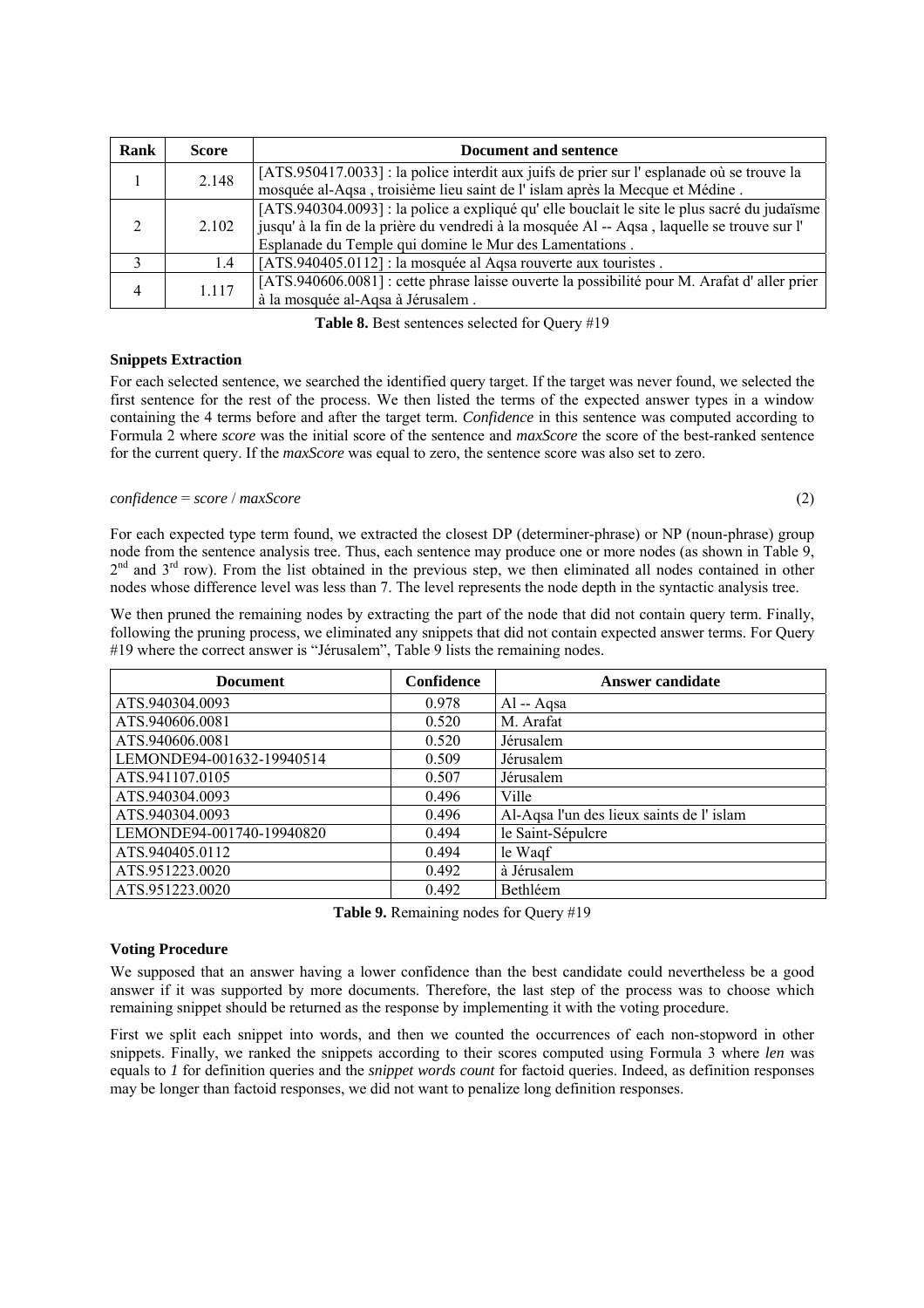#### *score* = *occurrencesCount* / *len* (3)

If the *occurrencesCount* was equal to zero, we chose the first snippet but decreased its confidence. Else, we chose the snippet with the higher score as answer. Table 10 shows the snipped chosen for Query #19.

| Document               | Confidence | <b>Answer candidate</b> |
|------------------------|------------|-------------------------|
| ATS :<br>'.940606.0081 | 520        | Jérusalem               |

**Table 10.** Snippet chosen for Query #19

### **2. Bilingual Question Answering**

Given that our question answering system was developed for the French language, we only addressed bilingual tasks in which French was the target language. We therefore submitted results for Dutch, German, Italian, Portuguese, Spanish, English and Bulgarian as source languages, with French as the target language.

# **2.1 Automatic Query Translation**

Since our QA system was designed to respond to French queries concerning French documents, we needed to translate original the queries formulated in other languages into French. In order to overcome language barriers, we based our approach on free and readily available translation resources that would automatically translate queries into the desired target language, namely French [2], [3]. These resources were:

- 1. Reverso (www.reverso.fr)
- 2. TranslationExperts.com (intertran.tranexp.com)
- 3. Free2Professional Translation (www.freetranslation.com)
- 4. AltaVista (babelfish.altavista.com)
- 5. Systran<sup>TM</sup> (www.systranlinks.com)
- 6. Google.com<sup>TM</sup> (www.google.com/language\_tools)
- 7. WorldLingo<sup>TM</sup> (www.worldlingo.com)

Table 11 shows the languages supported by each translation resource when the target language is French, with the best resource for each language being marked with a star (\*). Since the Bulgarian language uses the Cyrillic alphabet, we added a specific step to transliterate non-translated words using the table available at www.worldgazetteer.com/pronun.htm#cyr.

|                                    | <b>Source language</b> |        |             |                  |               |                          |        |
|------------------------------------|------------------------|--------|-------------|------------------|---------------|--------------------------|--------|
| <b>Translation resource</b>        | bg                     | de     | en          | es               | it            | nl                       | pt     |
| Reverso                            |                        | $\ast$ | ∗<br>$\sim$ | $\ast$<br>$\sim$ |               |                          |        |
| TranslationExperts.com             | $\ast$                 |        |             |                  |               |                          |        |
| Free2Professional Translation      |                        |        |             |                  |               |                          |        |
| AltaVista                          |                        |        |             |                  |               | $\overline{\phantom{a}}$ |        |
| S <sub>Y</sub> stran <sup>TM</sup> |                        |        |             |                  |               |                          |        |
| Google.com <sup>TM</sup>           |                        |        |             |                  |               |                          |        |
| WorldLingo <sup>TM</sup>           |                        |        |             |                  | ∗<br>$\Delta$ | ∗<br>$\Delta$            | $\ast$ |

**Table 11.** Available translation resources with French as target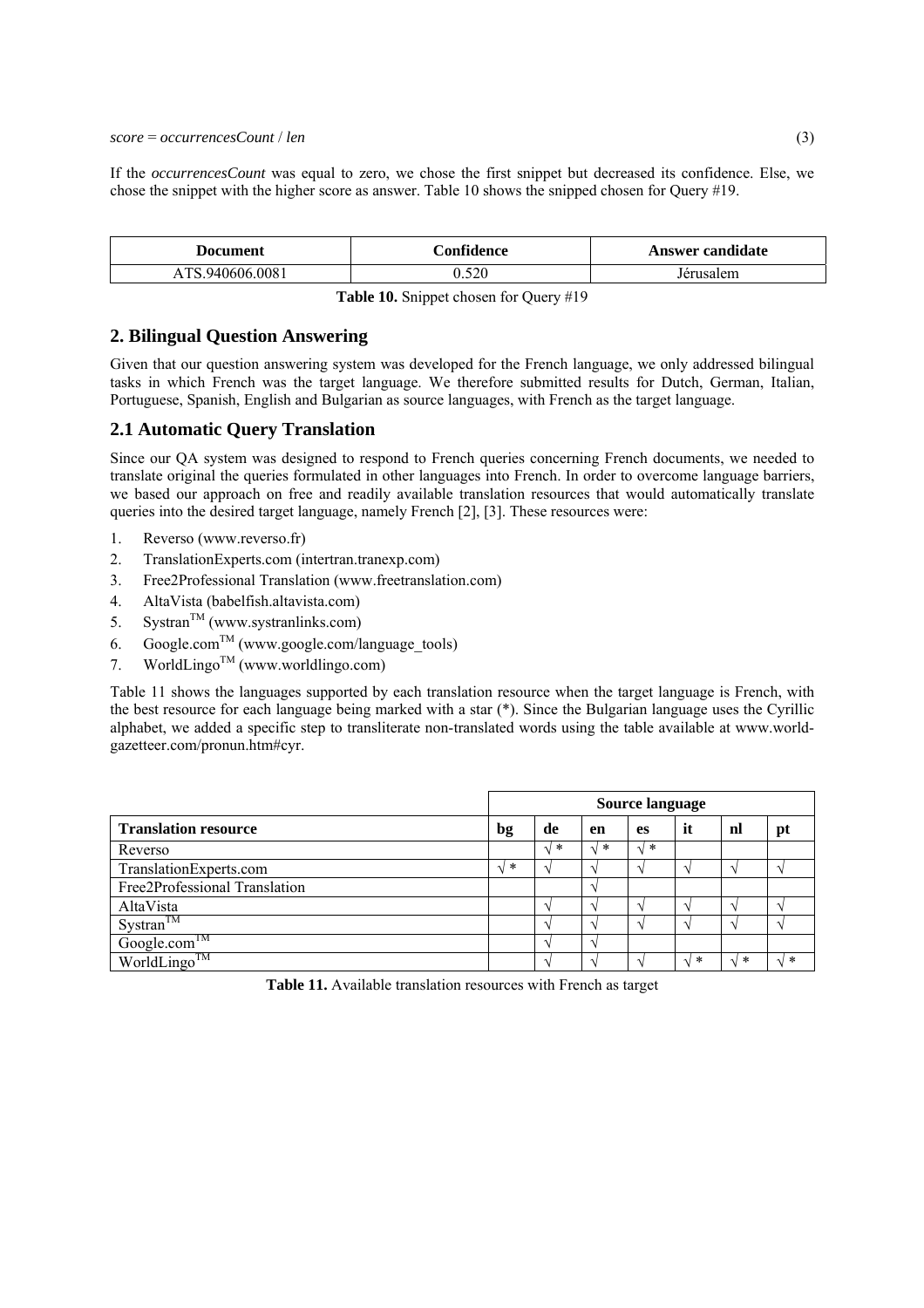# **2.2 Translation Examples**

Table 12 shows the translations obtained for the original French Query #1 « Quel est le directeur général de FIAT ? » (Who is the managing director of FIAT?).

| <b>Source language</b> | <b>Original query</b>                       | <b>Translated query</b>                                           |
|------------------------|---------------------------------------------|-------------------------------------------------------------------|
| Bulgarian              | Кой е управителният директор на<br>ФИАТ?    | Qui å upravitelnijat direktor na FIAT?                            |
| German                 | Wer ist der Geschäftsführer von FIAT?       | Qui est le directeur de FIAT ?                                    |
| English                | Who is the managing director of FIAT?       | Qui est le directeur général de DéCRET ?                          |
| Spanish                | ¿Quién es el director gerente de FIAT?      | Qui est-ce qui est le directeur gérant de<br><b>CONSENTEMENT?</b> |
| Italian                | Chi è l'amministratore delegato della Fiat? | Qui est le directeur exécutif général de Fiat ?                   |
| Dutch                  | Wie is de bestuursvoorzitter van Fiat?      | Qui est-il le président d'administration de fiat ?                |
| Portuguese             | Quem é o administrador-delegado da<br>Fiat? | Qui est l'agent d'administrateur-commission de<br>Fiat?           |

**Table 12.** French translations of Query #1

# **3. Results**

Each answer was assessed and marked as correct, inexact, unsupported or wrong, as illustrated in the following examples. An answer was judged correct by a human assessor when the answer string consisted exactly of the correct expected answer and this answer was supported by the returned document. For example, the pair ["Cesare Romiti", ATS.940531.0063] was judged correct for the Query #1 « Quel est le directeur général de FIAT ? » (Who is the managing director of FIAT?), since the supporting document contained the string « directeur général de Fiat Cesare Romiti ». Secondly, an answer was judged inexact when the answer string contained more or less than just the correct answer and the answer was supported by the returned document. For example, the pair ["premier ministre irlandais", ATS.940918.0057] was judged inexact for the Query #177 « Quelle est la fonction d'Albert Reynolds en Irlande ? » (What office does Albert Reynolds hold in Ireland?), since the adjective « irlandais » was redundant. Thirdly, an answer was judged unsupported when the returned document didn't support the answer string. Since our system only searched within collection documents provided, none of our answers was judged unsupported. Finally, an answer was judged wrong when the answerstring was not a correct answer. For example, the pair ["Underground", ATS.950528.0053] was judged wrong for the Query #118 « Qui a remporté la palme d'or à Cannes en 1995 ? » (Who won the Cannes Film Festival in 1995?), since « Underground » is the movie title whereas « Emir Kusturica » is the movie director and was the expected answer. Table 13 shows the results obtained for each source language. Given that the target language was French, logically the best score was obtained in the monolingual task where no translation was needed.

|                            | <b>Monolingual</b> | <b>Bilingual</b> |           |           |           |           |           |              |
|----------------------------|--------------------|------------------|-----------|-----------|-----------|-----------|-----------|--------------|
| <b>Source</b><br>language  | $_{\rm fr}$        | de               | <b>es</b> | nl        | it        | pt        | en        | bg           |
| <b>Right</b>               | 49                 | 34               | 34        | 29        | 29        | 29        | 27        | 13           |
| <b>Inexact</b>             | <sub>b</sub>       | 12               | 4         | 15        |           |           |           | $\mathbf{r}$ |
| <b>Unsupported</b>         | 0                  |                  |           | $\Omega$  | $\theta$  | 0         |           | $\theta$     |
| Wrong                      | 145                | 154              | 162       | 156       | 164       | 164       | 164       | 180          |
| <b>Accuracy</b>            | 24.5%              | 17.0%            | 17.0%     | 14.5%     | 14.5%     | 14.5%     | 13.5%     | 6.5%         |
| Nil correct                | 9.1%               | 23.5%            | 11.8%     | 14.8%     | 14.3%     | $10.0\%$  | 6.7%      | 10.1%        |
| <b>Translation</b><br>cost |                    | $-30.6\%$        | $-30.6\%$ | $-40.8\%$ | $-40.8\%$ | $-40.8\%$ | $-44.9\%$ | $-73.5\%$    |

#### **Table 13.** Results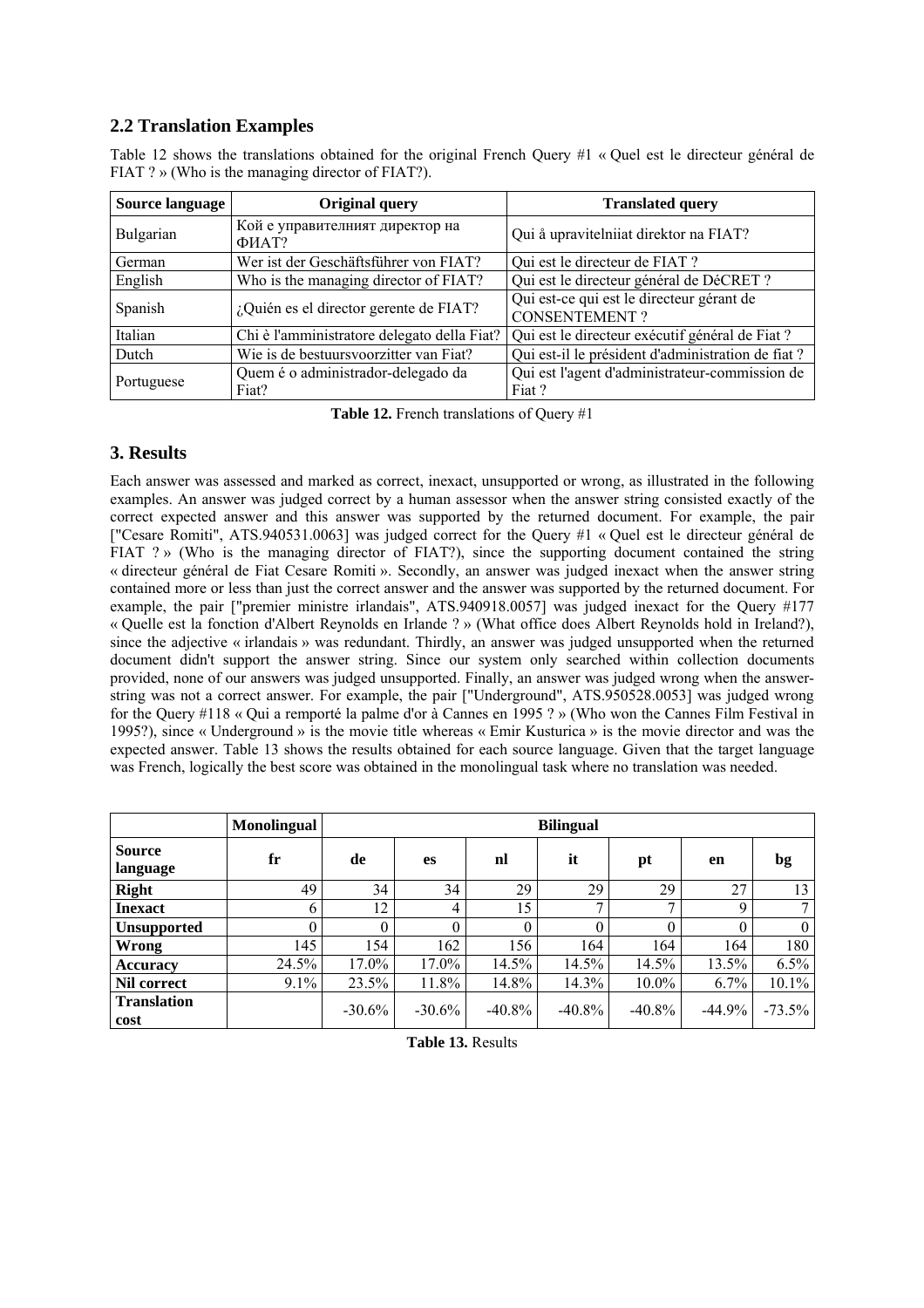We can see that the translation process resulted in an important performance decrease compared to the monolingual French experiment (up to 73.5% for Bulgarian). It was surprising to note that the English translation was listed as having the next to worst performance, just before the Bulgarian Cyrillic alphabet language. However, a deeper analysis showed that in 7.5% (15/200) of cases, a majority of the various source languages translations (> 4) provided a correct answer whereas in 2.5% (5/200) of cases, they agreed on inexact answers. This might suggest that the translation did not have much affect on the system's ability to find a correct or inexact answer for about 10% of the queries.

Looking at the answers marked as wrong in more detail, we detected some possible causes in addition to the translation problem. First of all, for some queries, we could not retrieve any corresponding document from the collection. Sometimes, we chose the wrong target and/or expected answer type. Thirdly, we were not able to account for the time reference, as in Query #22 « Combien a coûté la construction du Tunnel sous la Manche ? » (How much did the Channel Tunnel cost?) for which we provided the answer ["28,4 milliards de francs", LEMONDE94-002679-19940621] supported by the sentence "à l'origine, la construction du tunnel devait coûter 28,4 milliards de francs". In this case, our answer gave the initial estimate but not the final cost.

### **Conclusion**

For our first participation in the QA@CLEF track, we proposed a question answering system designed to search French documents in response to French queries. To do so we used a French syntactic analyzer and a named entities recognition technique in order to assist in identifying the expected answers. We then proposed a matching strategy based on the node extraction from the analysis tree, followed by a ranking process.

In our bilingual task we used automatic translation resources to translate the original queries from Dutch, German, Italian, Portuguese, Spanish, English and Bulgarian into French. The remainder of this process was the same as that used in the monolingual task.

The results showed performance levels of 24.5% for the monolingual task and up to 17% (German) for the bilingual task. There are several reasons for these results, among them being the selection process for the target and expected answer types. In the bilingual task, we verified that, as expected, the translation step was a significant factor in performance level losses, given that for German the performance level had decreased by about 30%.

Our system could be improved by using more in-depth syntactic analyses for both queries and paragraphs. Also, the target identification and queries taxonomy could be extended in order to obtain a more precise expected answer type.

### **Acknowledgments**

The author would like to thank Eric Wehrli, Luka Nerima and Violeta Seretan from LATL (University of Geneva) for supplying the FIPS French syntactic analyzer as well as the task CLEF-2004 organizers for their efforts in developing various European languages test-collections. The author would also like to thank C. Buckley from SabIR for giving us the opportunity to use the SMART system. Furthermore, the author would like to thank J. Savoy for his advice on the preliminary version of this article as well as Pierre-Yves Berger for his contributions in the area of automatic translation. This research was supported in part by the SNSF (Swiss National Science Foundation) under grant 21-66 742.01.

### **References**

[1] Savoy J., A stemming procedure and stopword list for general French corpora., Journal of the American Society for Information Science, 1999, 50 (10), p. 944-952.

[2] Savoy, J., Report on CLEF-2003 multilingual tracks, In: Proceedings of CLEF 2003, Trondheim, 2003, p. 7-12.

[3] Savoy J., Combining multiple strategies for effective cross-language retrieval. In: Information Retrieval, 2004, 7(1-2), p. 121-148.

[4] Salton G., The Smart Retrieval System Experiments in automatic document processing, Prentice-Hall, Englewood Cliffs, 1971.

[5] Laenzlinger C., Wehrli E., FIPS : Un analyseur interctif pour le français, In: TA Informations, 1991, 32(2), p. 35-49.